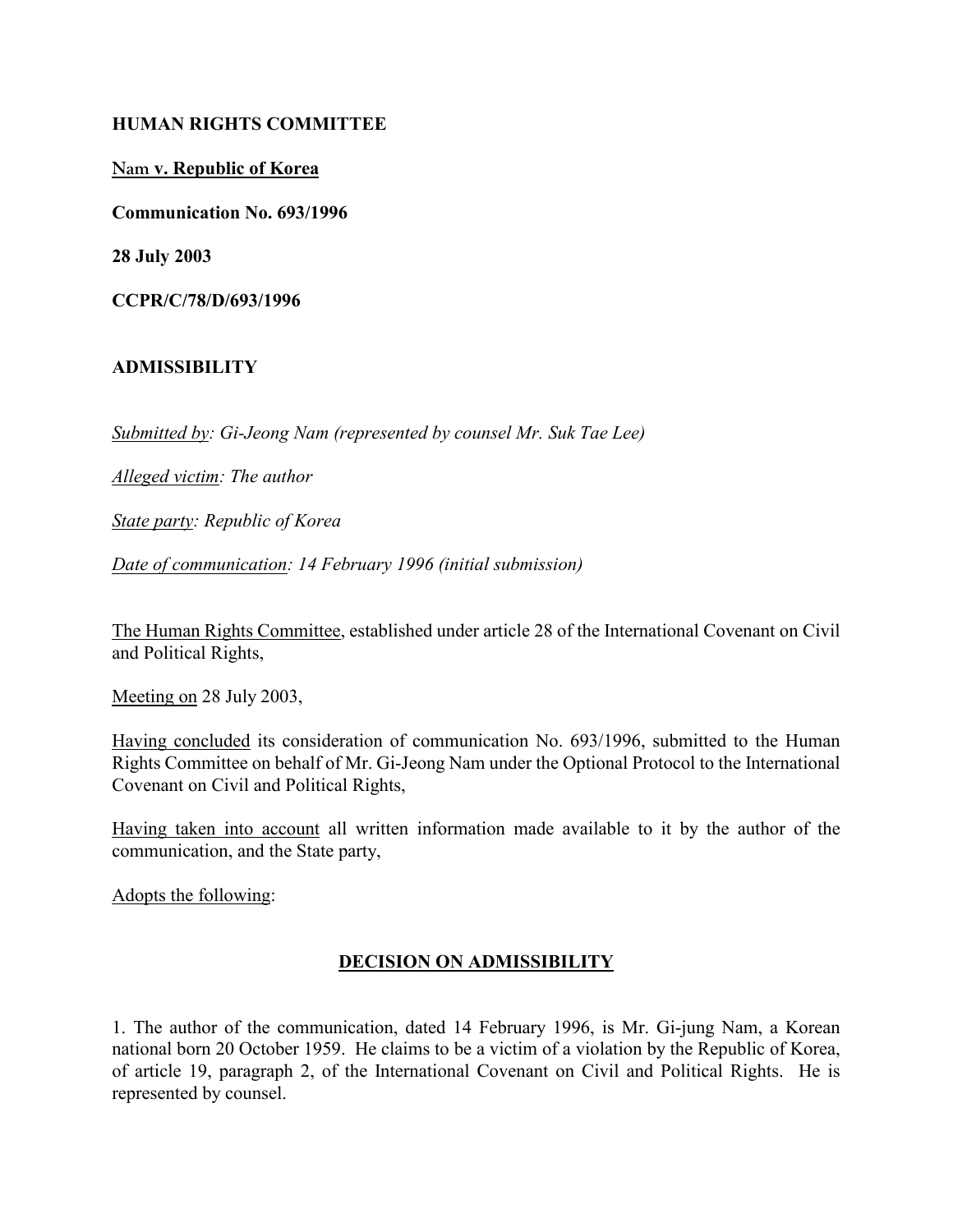# The facts as presented by the author

2.1 In 1989, the author, a national language (Korean literature) teacher in a Seoul middle school and representative of an organization concerned with improving national language education called "Teachers for a National Language Education", started work on a new national language curricular textbook intended for publication. Subsequently, he and the other members of his organization realized that the relevant education laws (article 157 of the Education Act and article 5 of the Education Decree (Presidential Decree on Educational Curricular Materials)) prohibited the independent publication of middle school national language curricular textbooks.

2.2 The author brought a constitutional challenge against the relevant education laws in the Constitutional Court of Korea. (1) He contended that, by restricting the authorship of curricular education materials and textbooks, and by delegating comprehensive authority to the Ministry of Education for this purpose, the laws violated his rights to independent and professional education. Moreover, the laws prohibiting non-governmental publication of curricular materials violated the author's constitutional right to freedom of expression. The author also claimed a breach of article 22, paragraph 1, of the Constitution (right to freedom of learning and arts), in that the relevant education laws made it impossible for teachers to research and develop ways to improve methods of education.

2.3 On 12 November 1992, the Constitutional Court dismissed the author's application, finding no impropriety in the restrictions contained in the relevant education laws.

# The complaint

3. In his communication, the author complains that the prohibition of non-governmental publication of middle school national language textbooks which prevents him from pursuing publication of his curricular textbook, violates his right to freedom of expression guaranteed by article 19, paragraph 2, of the Covenant. He points out that middle school teachers and students studying Korean as a national language rely almost exclusively on textbooks, and that writing such a curricular textbook was the only effective way of communicating his ideas concerning middle school national language education. Article 19, paragraph 2, of the Covenant, it is claimed, encompasses his right to express his professional knowledge in the form of curricular textbooks.

# The State party's observations with regard to the admissibility of the communication

4.1 The State party, by submission of 11 June 1996, objects to the admissibility of the communication on grounds of non-exhaustion of domestic remedies, arguing that, notwithstanding the rejection of the author's constitutional complaint by the Constitutional Court, other domestic remedies remain open to the author. In particular, articles 26 and 29, respectively, of the Korean Constitution provide a right to petition and a right to claim from the State compensation.

4.2 Article 26 of the Constitution confers on all citizens the right to petition any State organization, according to law, and provides that the State must examine all such petitions. Under article 4 of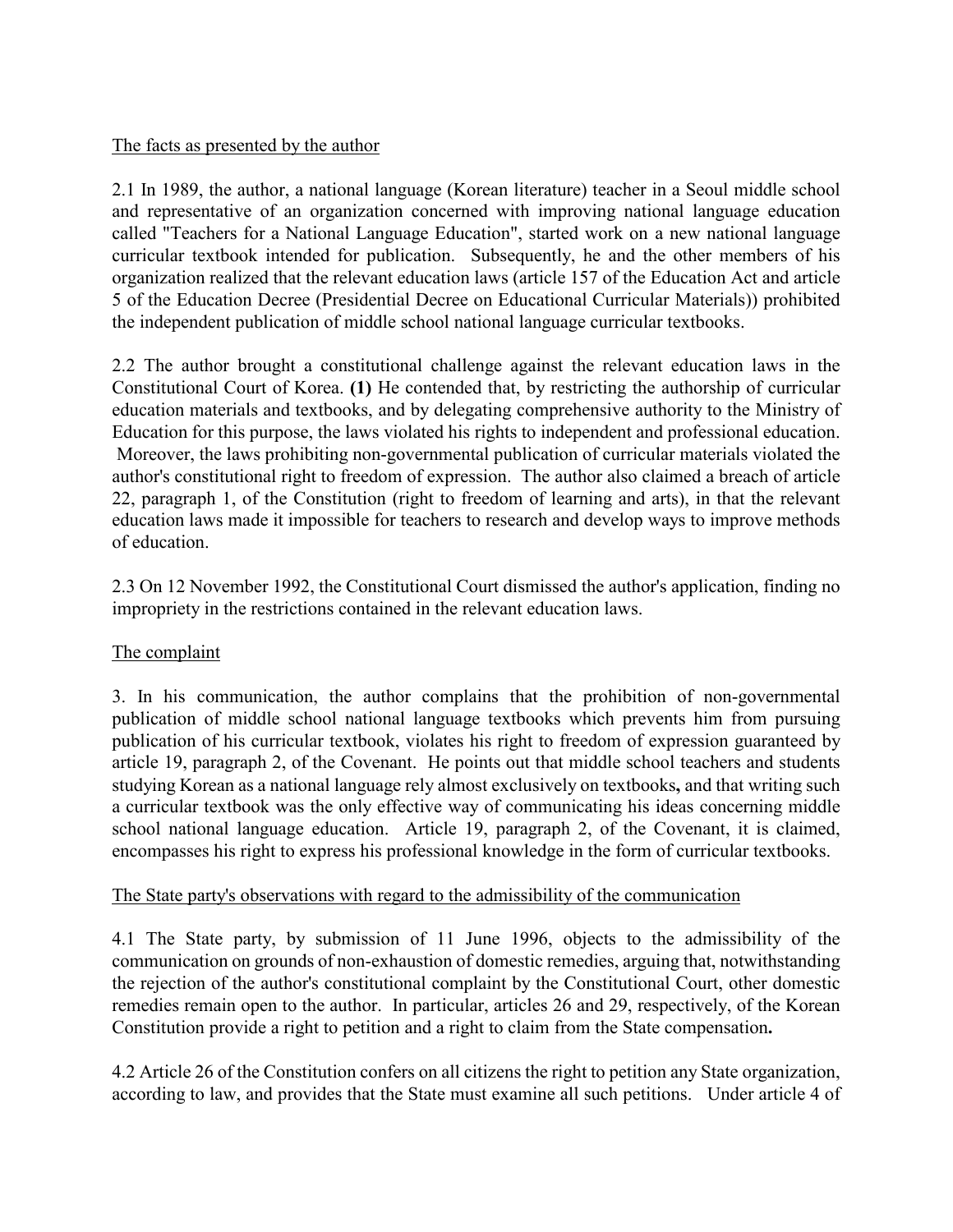the Petition Act, a petitioner may seek enactment, amendment or repeal of any law, order or regulation.

4.3 Article 29 of the Constitution as implemented by the National Compensation Act, which stipulates that any person who sustains damage by an unlawful act committed by a public official in the course of official duties may claim just compensation from the State or public organization, according to law. The State party contends that the author must claim appropriate compensation for the alleged violation of his basic rights before domestic remedies can be said to have been exhausted.

### The author's response to the State party's observations

5.1 The author, by submission of 20 July 1996, argues that neither the right to petition nor the right to claim compensation would afford him an effective remedy in his case.

5.2 As to the right of petition, the author points out that, as the law in question has been interpreted, an action by an agency on a petition has no legally binding effect. Moreover, the agency cannot act on a petition in a way contrary to law, if that law is constitutional. Since the Constitutional Court has determined the constitutionality of the relevant education laws and has dismissed the author's claim, he is precluded from using any other legal remedy to object to the relevant education laws.

5.3 The author also argues that he cannot seek compensation from the State under the National Compensation Act, for governmental action pursuant to a law, unless the relevant law is shown to be unconstitutional, which is not the case, since the author's constitutional claim was rejected by the Court. Moreover, under the State party's law, the compensation process generally applies only in respect of specific illegal acts committed by officials, rather than in respect of a law itself.

5.4 By submission of 4 March 1997, the author also states that, by implication, the Constitutional Court itself found that there is no remedy available for the alleged violation of his rights, since, under article 68, paragraph 1, of the Constitutional Court Act, the Court would not have considered the merits of his claim if there was any such remedy available to him.

#### The State party's and author's further comments

6.1 The State party, by submission of 30 July 1997, accepts that the Constitutional Court's decision to adjudicate upon the merits of the constitutional claim implies that there are no judicial remedies remaining to be exhausted, but it does not imply that there are no existing legislative or administrative remedies. The author therefore should have exercised his right of petition to the appropriate body or sought compensation under the National Compensation Act.

6.2 By further submission of 31 January 2001, the author denies the State party's contention that the Constitutional Court adjudicating on the merits of his claim implies only that no judicial remedies remain to be exhausted. In his view, the plain wording of the Constitutional Court Act cover all remedies, including administrative or legislative remedies. The Court does not adjudicate a case if any effective remedy, of whatever type, still remains available to the petitioner.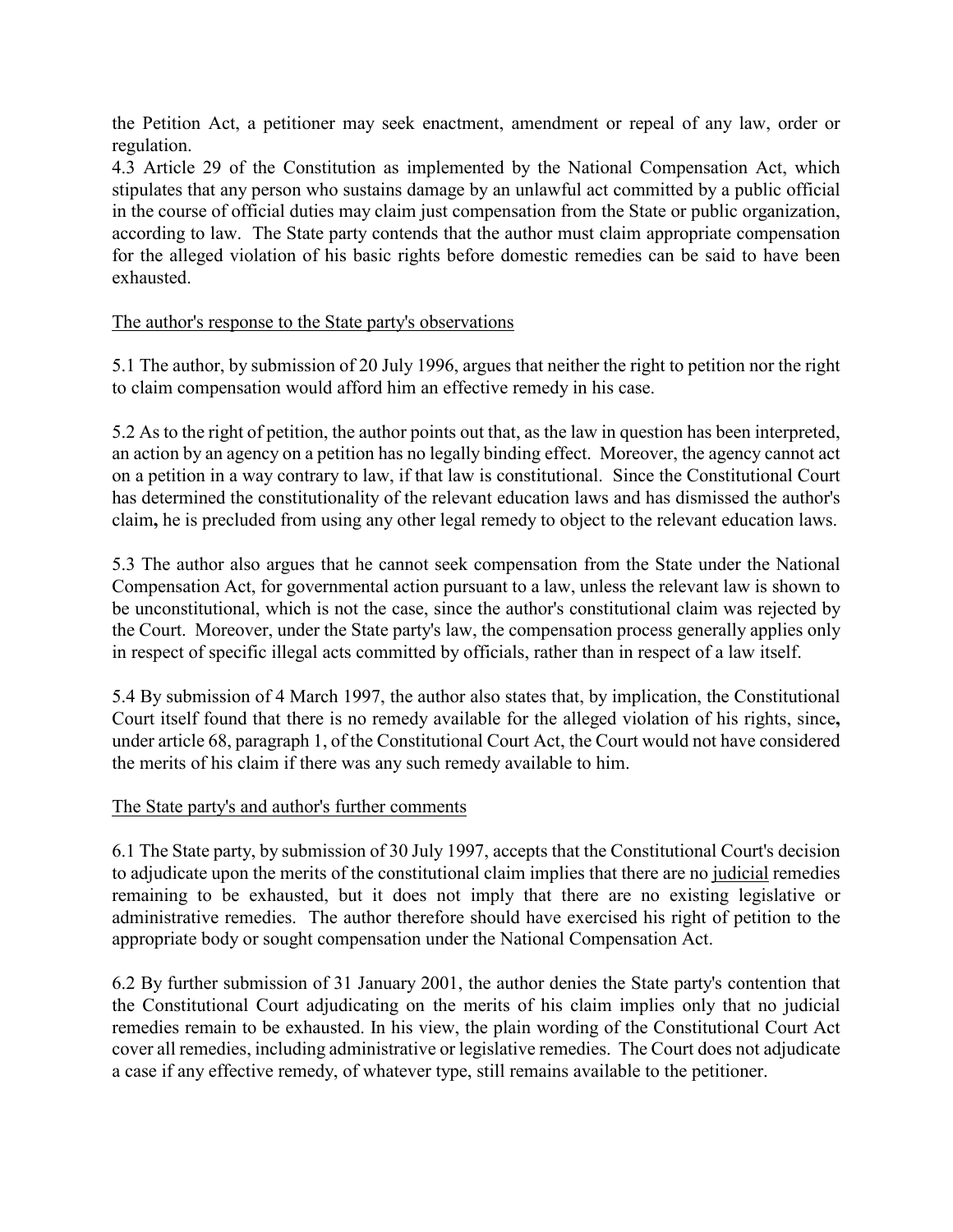6.3 The author also asserts that since the Court's decision binds all organs of the State party, including legislative and administrative organs, any appeal to those bodies would be ineffectual and without any prospect of success. Therefore, he cannot be required to exhaust legislative or administrative remedies, including those under the Petitions Act or National Compensation Act.

### Decision on admissibility

7. At its 72nd session, the Committee considered the admissibility of the communication. Having ascertained that the same matter was not being examined and had not been examined under another procedure of international investigation or settlement, the Committee examined the question of exhaustion of domestic remedies and noted that the State party had accepted that the decision of the Constitutional Court on the merits of the author's application meant that no further judicial remedies were available to him; accordingly, the Committee found that judicial remedies had been exhausted in this case. With regard to the State party's contention that administrative remedies under the National Compensation Act and the Petitions Act remained available, the Committee considered that, even if such remedies were theoretically available after the Constitutional Court's decision, the State party had not shown that, in the circumstances, these remedies could be effective. Accordingly, the Committee found that the author had exhausted all such remedies as were available and effective, and that the requirements of article 5, paragraph 2 (b), of the Optional Protocol had been met. On 3 July 2001, the Committee therefore declared the communication admissible.

### State party's observations on the merits

8.1 By submission of 22 February 2002, the State party commented on the merits of the communication.

8.2 The State party notes that many countries have adopted some form of state authorship or censorship on educational curricular materials used in elementary and secondary schools and argues that these principles constitute necessary measures to examine the educational suitability of material that may be used in school curricula (a system that is not applied at the college and university level). Moreover, these measures are intended to maintain political and religious neutrality in education, to secure the "universal validity" of education by avoiding factual errors or "prejudices", and to substantially guarantee the students' right to learn.

8.3 Regarding the compatibility of article 157 of the Education Act with article 19 of the Covenant, the State party emphasizes that state authorship and the system of examination or approval by its Ministry of Education is not intended to prohibit the publication of non-governmental books, but to ensure that books used for educational curricula are of suitable quality. In this case, the author, who compiled material at his own discretion, was prohibited from using his textbook in the classroom, but retained the right to publish it as reference tool for teachers and students. He could thus still enjoy his right to freedom of expression guaranteed by article 19 of the Covenant.

8.4 Moreover, although article 19 of the Covenant addresses the author's right to express his professional knowledge in the form of curricular textbooks, the State party may impose restrictions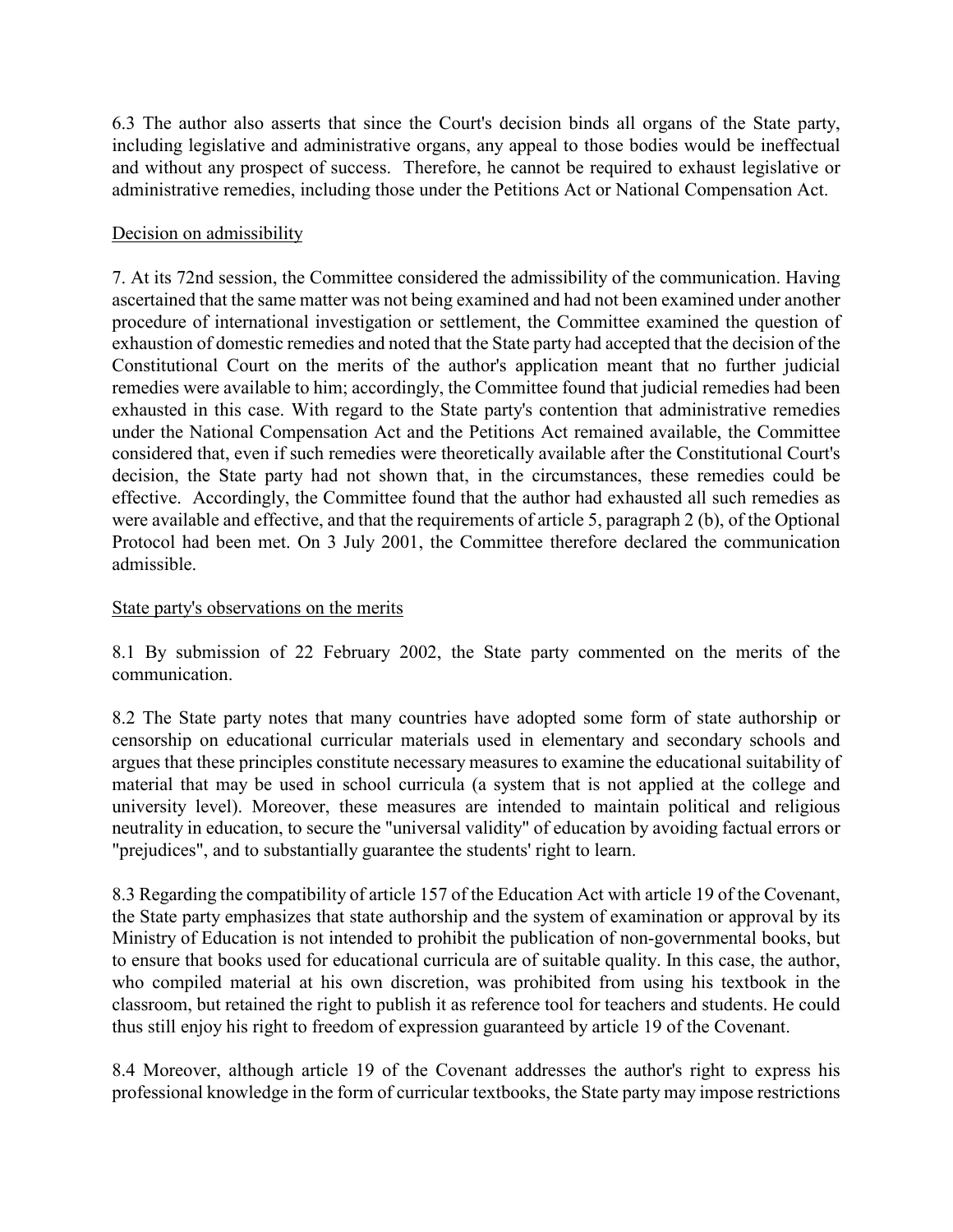on this right within the limits laid down in article 19, paragraph 3, of the Covenant. In this respect, the necessity of state censorship, as described above, constitutes a restriction to protect public morals in the sense of article 19, paragraph 3 (b), of the Covenant. The State party therefore declares that "[s]ince the aforementioned necessity of state censorship constitutes 'the protection of public morals', prohibiting non-governmental publication is compatible with the Covenant". 8.5 The State party concludes that the communication is without merits and that the author's request to annul or revise the legislation in question as well as his claim for compensation cannot be sustained.

8.6 The State party finally draws attention to its efforts to promote the right to freedom of expression. Its plans are gradually to replace state authored educational curricular material for elementary and secondary schools with material examined or approved by the government. The government's long-term plan is to improve its system on educational curricular material to eventually allow free publication.

### Author's comments

9.1 By submission of 2 December 2002, the author commented on the State party's merits submission.

9.2 According to him, the State party admits that, since the Korean government reserves sole authorship for textbooks of national language pursuant to the Education Act, he is prohibited from publishing his own textbook and using compilations of material related to national language education.

9.3 The author disputes that state authorship of textbooks is a better safeguard for "political and religious neutrality" than if the authorship was granted to citizens. He argues that state authorship for textbooks has historically been used in many countries, particularly in dictatorships, to orient education in accordance with government policy. In the State party, which was under military rule for a long period, textbooks were used as a means to justify government policy.

9.4 The author considers that "political and religious neutrality" is adequately preserved in open democratic societies that guarantee people's right to freedom of expression, including the right to publish textbooks. Moreover, the State party's Constitution contains no reference to a state religion and textbooks of national language are not related to a specific religion. The State party would fully preserve "political and religious neutrality" by allowing a system under which the state would choose textbooks. Such a system would allow citizens to publish a textbook and its use in schools would be conditioned to governmental approval. By so providing, the state would maintain "political and religious neutrality".

9.5 The author reemphasizes the absence of any relationship between textbooks on national language education and the protection of "public morals" in the sense of article 19, paragraph 3 (b), of the Covenant. Courses on national language are merely designed to teach students to read and write national language and literature. Furthermore, there is a separate curricular textbook on "public morals", which is also subject to exclusive state authorship and is used by the government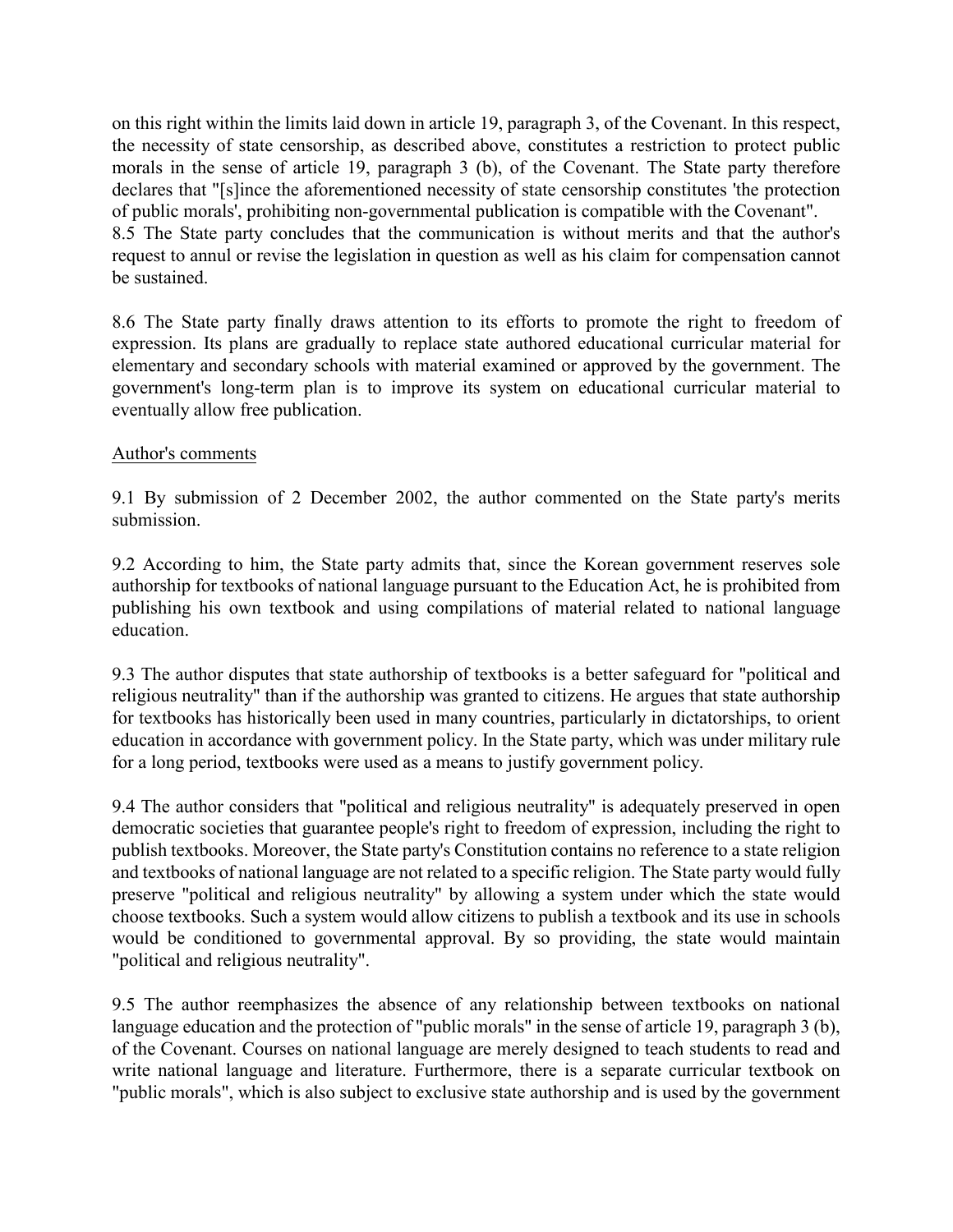to protect those "public morals".

9.6 The author considers that even assuming that the State party's assertion related to the protection of "public morals" is correct, the State party would retain its ability to protect "public morals" with a system of approval of non-governmental textbooks.

9.7 The author therefore concludes that exclusivity of state authorship for national language textbooks is in violation of article 19, paragraph 2, of the Covenant.

# Review of the admissibility decision.

10. In the light of the submissions by the parties, the Committee observes that the communication, as construed by the parties, does not relate to a prohibition of non-governmental publication of textbooks as was originally complained of (paragraph 3) and found admissible by the Committee (paragraph 7). Rather, the communication relates to the author's allegation that there is no process of scrutiny in place for the purpose of submitting non-governmental publications for approval by the authorities, for their use as school textbooks. While affirming that the right to write and publish textbooks intended for use at school falls under the protection of article 19 of the Covenant, the Committee notes that the author claims that he is entitled to have the textbook prepared by him scrutinized and approved / rejected by the authorities for use as textbook in public middle schools. This claim, in the Committee's opinion, falls outside the scope of article 19 and consequently it is inadmissible under article 3 of the Optional Protocol.

11. Accordingly, the Human Rights Committee, acting under rule 93, paragraph 3, of its rules of procedure:

a) reverses its decision of 3 July 2001, declaring the communication admissible;

b) decides that the communication is inadmissible under article 3 of the Optional Protocol;

c) decides that a copy of the present decision shall be sent to the author and to the State party.

[Adopted in English, French and Spanish, the English text being the original version. Subsequently to be issued in Arabic, Chinese and Russian as part of the Committee's annual report to the General Assembly.]

\* The following members of the Committee participated in the examination of the present communication: Mr. Abdelfattah Amor, Mr. Prafullachandra Natwarlal Bhagwati, Mr. Alfredo Castillero Hoyos, Mr. Franco Depasquale, Mr. Maurice Glèlè Ahanhanzo, Mr. Walter Kälin, Mr. Ahmed Tawfik Khalil, Mr. Rajsoomer Lallah, Mr. Rafael Rivas Posada, Sir Nigel Rodley, Mr. Martin Scheinin, Mr. Ivan Shearer, Mr. Hipólito Solari Yrigoyen, Mr. Roman Wieruszewski and Mr. Maxwell Yalden.

\*\* The text of the one individual opinion signed by Committee member Mr. Hipólito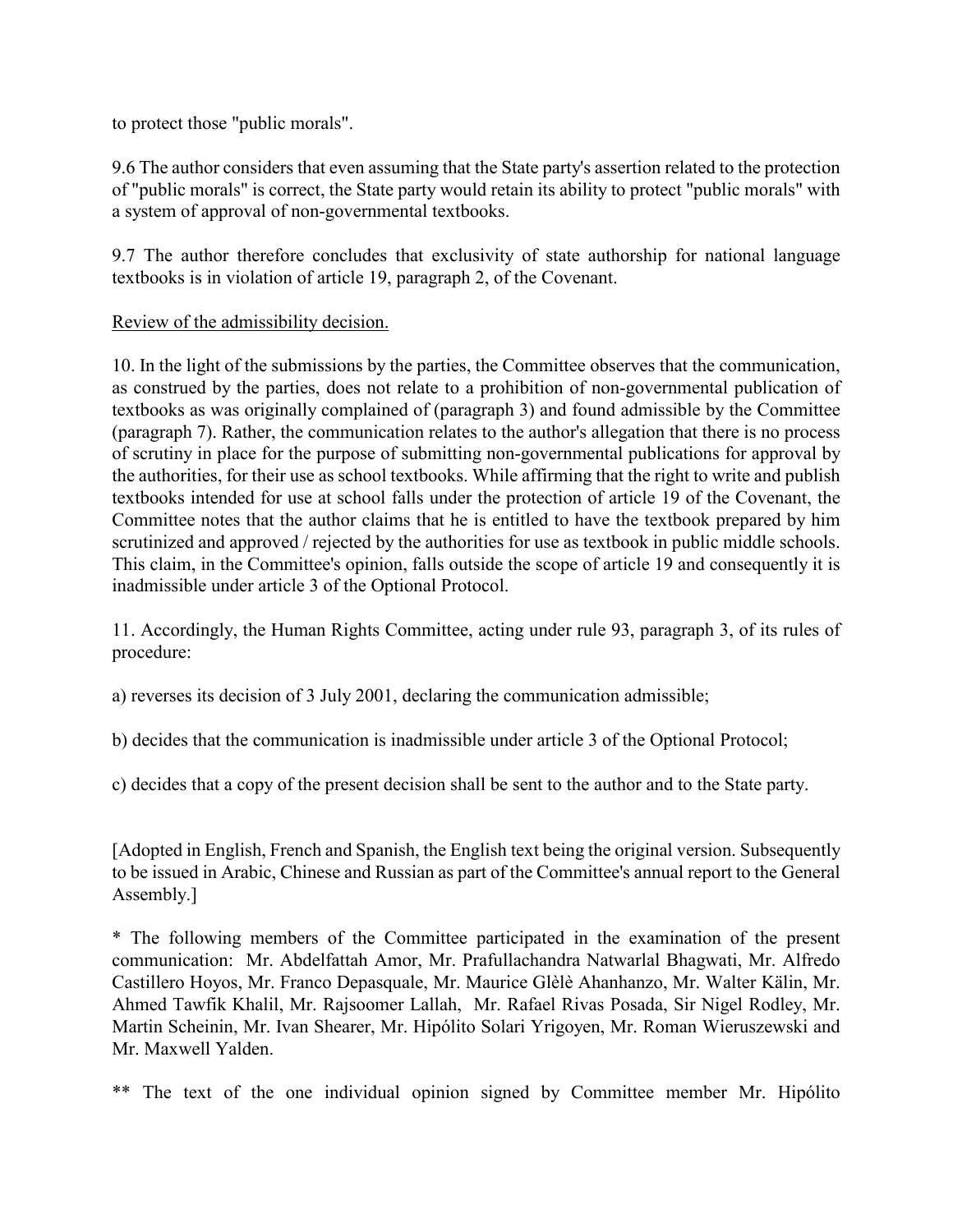Solari-Yrigoyen is appended to the present document.

# APPENDIX

# Individual opinion by Committee member

### Mr. Hipólito Solari-Yrigoyen (dissenting)

I disagree with the present communication on the following grounds:

1. The Education Act referred to in article 157, paragraph 1, provides that: "The educational curricular materials of each type of schools shall be restricted to those materials whose copyright belongs to the Ministry of Education or to those examined or approved by the Ministry of Education." The Presidential Decree on Educational Curricular Materials states that teaching materials may be compiled by the Ministry of Education or, when deemed necessary by the Minister of Education, subcontracted to research institutions or universities. Although it may be inferred from article 157 that private individuals may prepare materials and submit them to the Ministry for approval, the State party has denied this possibility on the grounds that State censorship is a restriction designed to protect public morals within the meaning of article 19, paragraph 3 (b), of the Covenant.

2. The Committee considers that, although restrictions on freedom of expression and on the dissemination of information and ideas of all kinds in print may be established by law for reasons of public morals, such restrictions cannot lead to disregard for the right provided for in article 19, paragraph 2, of the Covenant. The fact that an author has no possibility of submitting a middle school national language textbook to the authorities for approval or, as the case may be, rejection on valid grounds constitutes a restriction which goes beyond the restrictions provided for by article 19, paragraph 3, of the Covenant, as well as disregard for the right to freedom of expression.

3. The Human Rights Committee, acting under article 5, paragraph 4, of the Optional Protocol, is of the view that the facts before it disclose a violation of article 19, paragraph 2, of the Covenant.

4. In accordance with article 2, paragraph 3 (a), of the Covenant, the State party is under an obligation to provide the author with an effective remedy, including the right to submit his middle school national language textbook to the competent educational authorities for scrutiny and possible approval, with a view to its possible use in the classroom. The State party is also under an obligation to prevent similar violations in future.

[Signed] Hipólito Solari-Yrigoyen